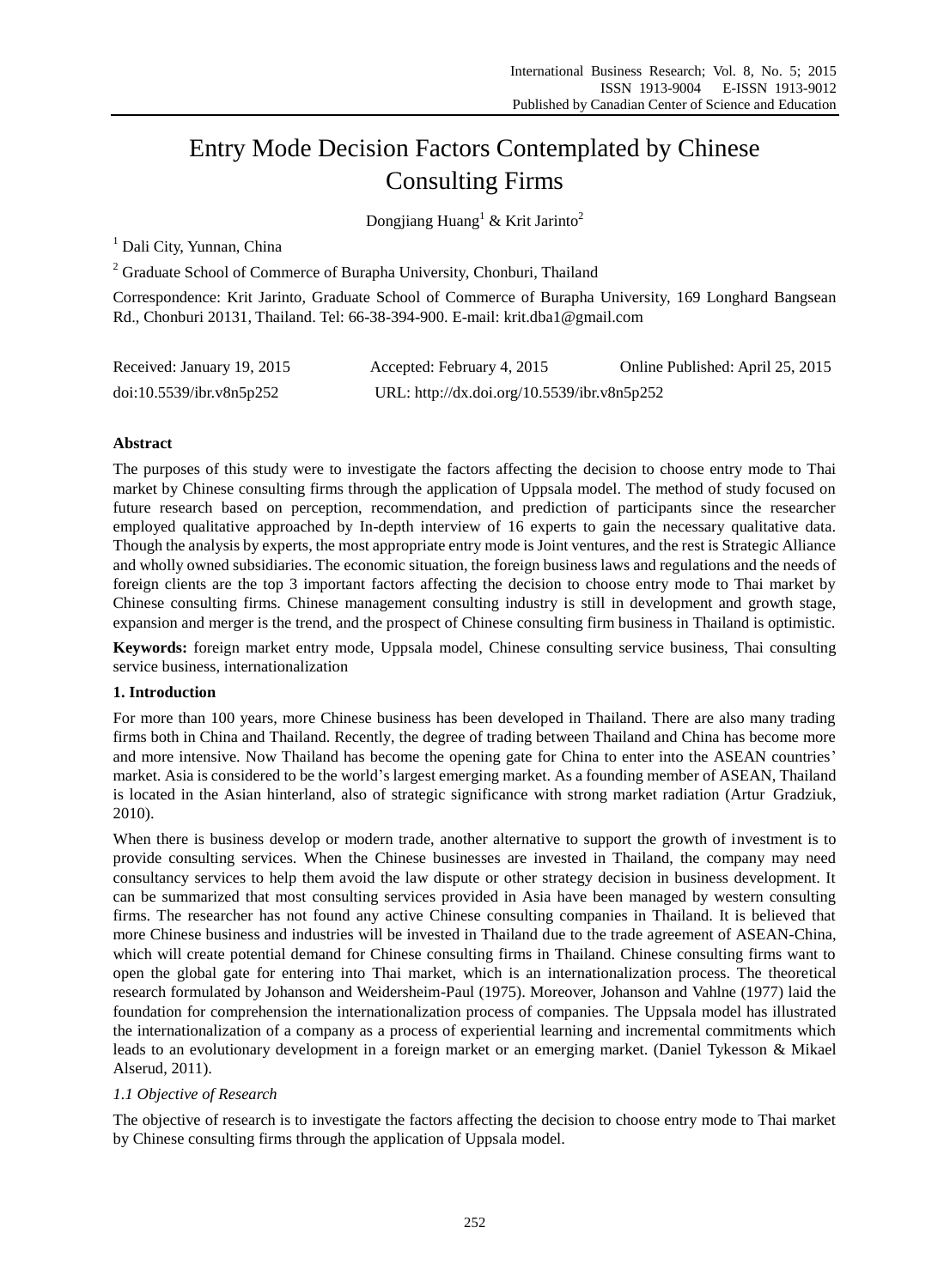**Psychic distance** 

## *1.2 Conceptual Framework*

Foreign market knowledge



Figure 1. Conceptual framework

## **2. Literature Review**

## *2.1 Foreign Market Entry Mode*

The foreign market entry mode is an institutional arrangement for the entry of a firm's products or services into a new foreign market or an emerging market. It is the decision of how to enter into a foreign market or emerging market can have a significant impact on the result. Moreover, expansion into a foreign market is defined as the following four aspects: (Investopedia US, 2013)

- 1) Licensing
- 2) Franchise
- 3) Strategic Alliance
- 4) Foreign Direct Investment (FDI)
	- a. Joint Ventures
	- b. Wholly Owned Subsidiaries

## *2.2 The Concept of Uppsala Model on Entry Mode*

The Uppsala model is related to behavioral theory of a firm. This theory explains how companies gradually increase their activities in foreign markets or an emerging market. The Uppsala model has described that the internationalization of a company as a process of experiential learning and incremental commitments. It leads to an evolutionary development in a foreign market or an emerging market. Johanson and Vahlne formulated this approach in 1977. Researcher mentioned that empirical observations on Swedish manufacturing firms from their studies at the international business department of Uppsala University (Johanson & Vahlne, 1977). The Uppsala model is based on four key aspects: market commitment, market knowledge, current activities and commitment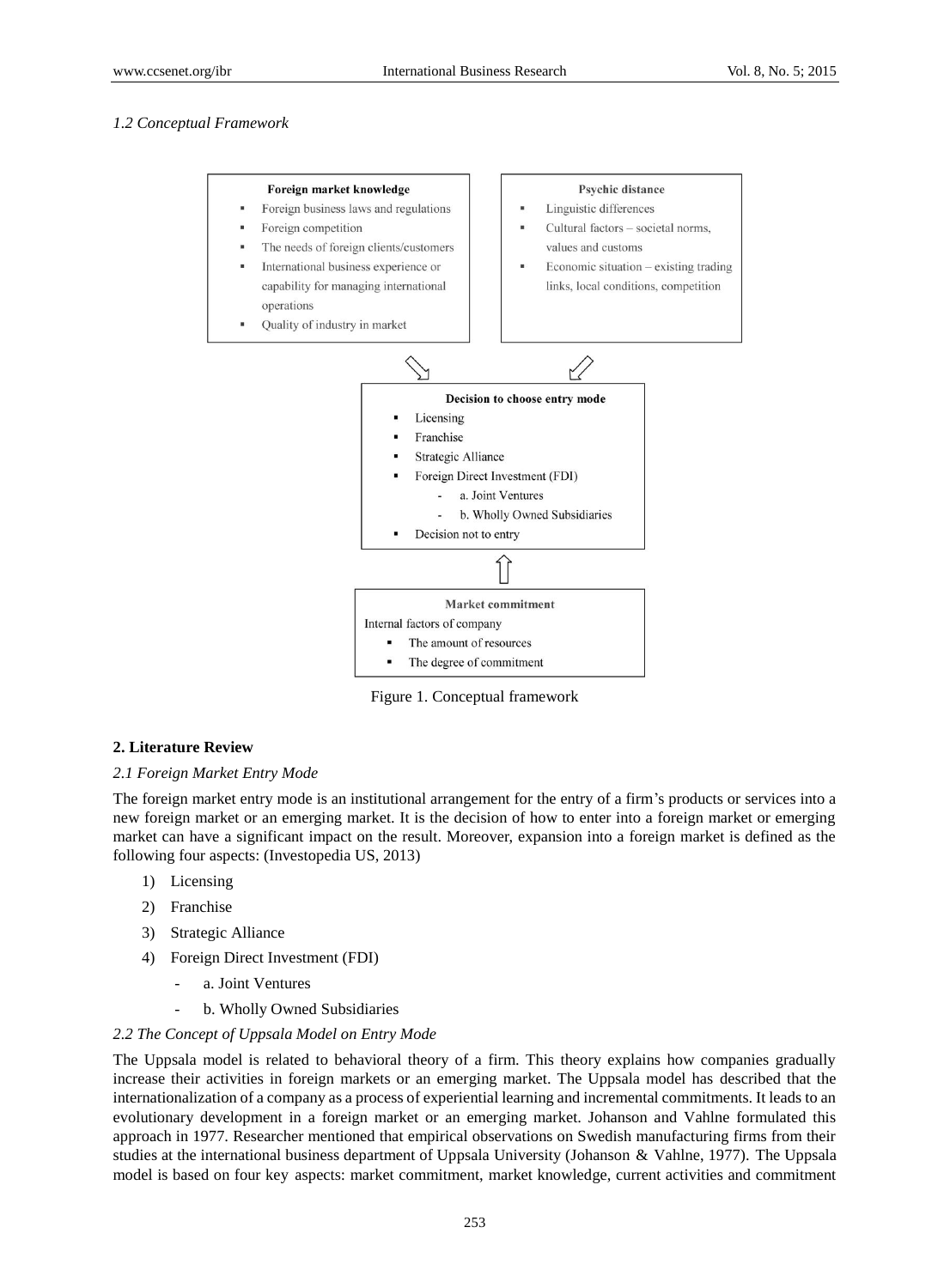decisions. These four aspects are separated the state aspects and the change aspects. The two state aspects are market commitment and market knowledge. Market commitment is the resources committed to foreign markets. In addition, market knowledge is the knowledge about foreign markets and operations possessed by the company at a specific time. Moreover, the two change aspects are current activities and commitment decisions. Therefore, the last aspect is the decisions to commit resources to foreign operations.



Figure 2. The internationalization process of the firm

Source: Johanson and Vahlne (1990), in Johanson and Associates, 1994, p. 84.

#### *2.3 Structure of Chinese Consulting Firms*

Structure of Chinese consulting industrial in the vertical can be divided into three levels: information consulting, management consulting and strategic consulting. Information consulting is the base layer of consulting business industry. Information on the level of market information and consulting company primarily engaged in the investigation, collection, collation and analysis of business, to provide accurate, complete auxiliary information for business decisions. Management consulting is the core layer of consulting business industry. The management consulting company in accordance with all levels of business management mainly is divided into specialized business areas, these areas generally include: investment and financing consulting, financial and accounting consulting, tax consulting, marketing consulting, human resources consulting, production and management consulting, business consulting, engineering and technical consulting, business process reengineering and management of information technology consulting Etc. Features of management consulting is general requirements for the project team composed by professional consultant and the corresponding business enterprise personnel while consulting operation to manage the transformation of enterprise management on some level or conduct a comprehensive transformation. Strategic consulting is the highest level of consulting business industry. In the management consulting firm which focus on strategic consulting service mainly for enterprises provide strategic design, competitive strategy, business analysis or planning and design services, and even there are some consulting firms mainly provide policy-making advice for government. Providing strategic consulting services and decision-making is difficult, and it is also difficult to see significant results. (China Consulting Industry Research, 2011).

#### **3. Research Methodology**

The method of study focused on future research based on perception, recommendation, and prediction of experts and participants in the Chinese services business and Thailand services business. Therefore, in order to answer the research questions and response to the objectives, the researcher employed qualitative approached by In-depth interview to gain the necessary qualitative data for the guidelines of the investigation.

This study applies content analysis to analyze data. It is the main strategy method in this study in order to investigate the factors affecting the decision to choose entry mode to Thai market by Chinese consulting firms through the application of Uppsala model, and to understand the potential capacity of internationalization of Chinese consulting firms in expanding overseas business based on various dimensions and procedural steps.

There is one main research instrument used in this study: ATLAS.ti. In this study, the ATLAS.ti as a qualitative data analysis (QDA) computer software is also used in qualitative data analyzing. The objective of ATLAS.ti is to help researchers illustrate and systematically analyze complex phenomena hidden in unstructured data (such as text, multimedia, geospatial). This software program provides tools that let the user locate, code, and annotate findings in primary data material. In addition, it can weigh and evaluate importance of the primary data resource. Moreover, ATLAS.ti can visualize the often complex relations between whole data material (Atlasti blog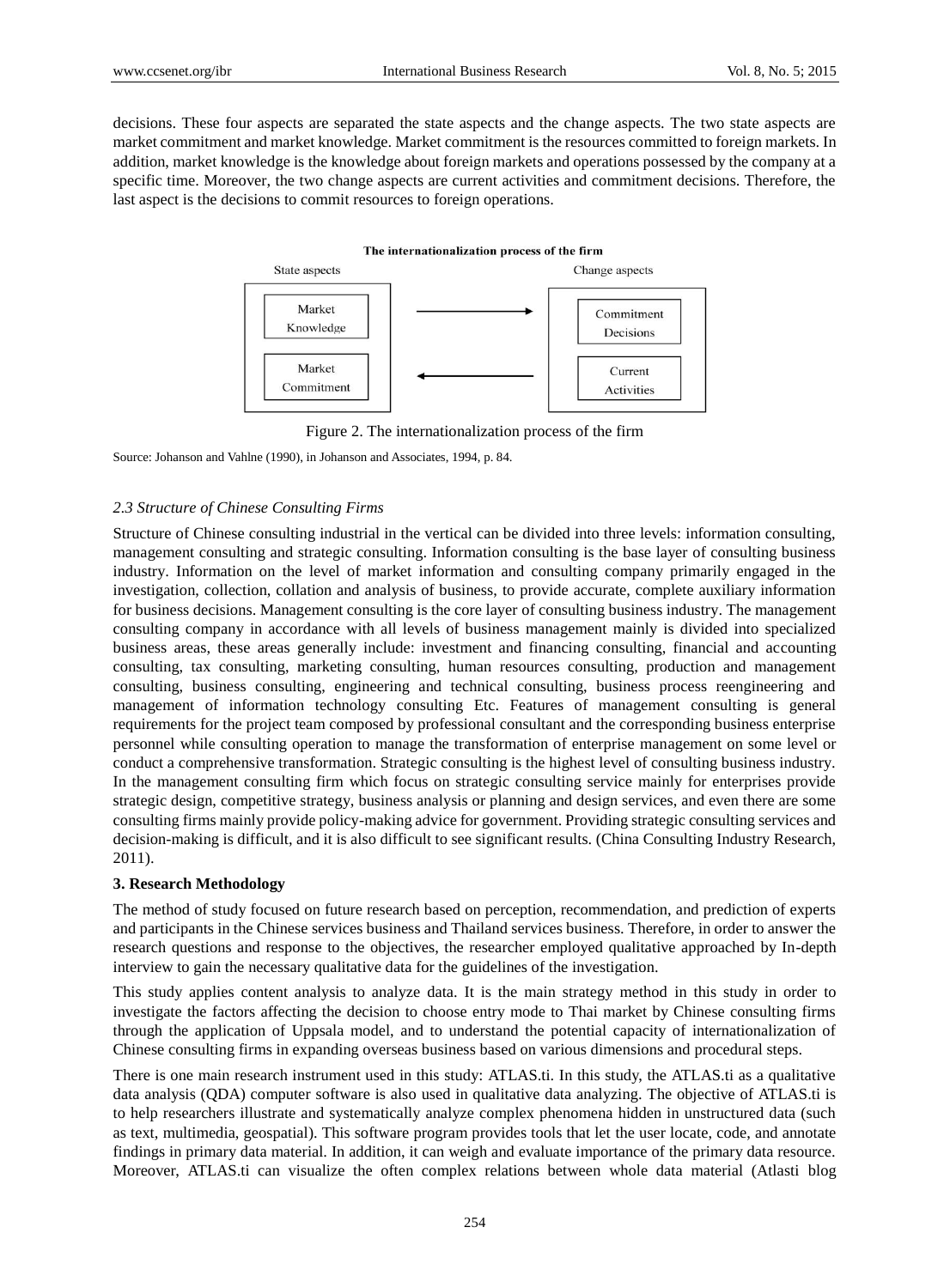wordpress, 2014).

## *3.1 Data Collection Process*

There are two significant steps of the investigation: (1) collecting data by In-depth interview experts, (2) making data analysis by response of In-depth interview with content analysis. There are the minimum of 16 experts that are knowledgeable in the scope of proposed factors. According to In-depth interview, they will be interviewed by the researcher. The interview may be performed up to 45-60 minutes until there is a concentric conclusion from the experts about what factors affecting the decision to choose entry mode to Thai market by Chinese consulting firms through the application of Uppsala model, and recommendation from the number of experts by using in-depth interview are separate into two groups, 8 of Thai experts and 8 of Chinese experts.

For comprehensive understanding, the tentative investigation of this process is shown as follows:

Step 1: Data was collected by In-depth interviews of 16 experts consisting of 8 Thai and 8 Chinese from review of the literature to organize selected factors for experts to make comments to investigate the factors affecting the decision to choose the entry mode to the Thai market by Chinese consulting firms through the application of the Uppsala model.

Step 2: Analysis by the content analysis method:

1). Identifying concepts. Decide on a certain number and set of concepts for coding, the existence or frequency of a concept, and then distinguish among the concepts. Taking the generalization of concepts into consideration, make the coding process a crucial level of consistency and coherence. Then, define relationship types.

2). Code the texts through the use of the computer programs ATLAS.ti. Coding with a computer is one of contemporary conceptual analysis' greatest assets. By inputting one's categories, content analysis programs can easily automate the coding process and examine huge amounts of data, and a wider range of texts, quickly and efficiently.

3). Analyze results by grouping the words or issues, or finding the relationships between the issues. Graphically displaying and numerically analyzing the resulting maps. The conceptual analyst is dealing only with quantitative data; the levels of interpretation and generalizability are very limited.

## **4. Result of the Study**

The research findings presented the data analysis and theme analysis results from the voice of key informants about experts' experiences, ideas and facts about the phenomenon of Chinese consulting services business. Figure 3 revealed framework structure model to correspond the framework of this papers.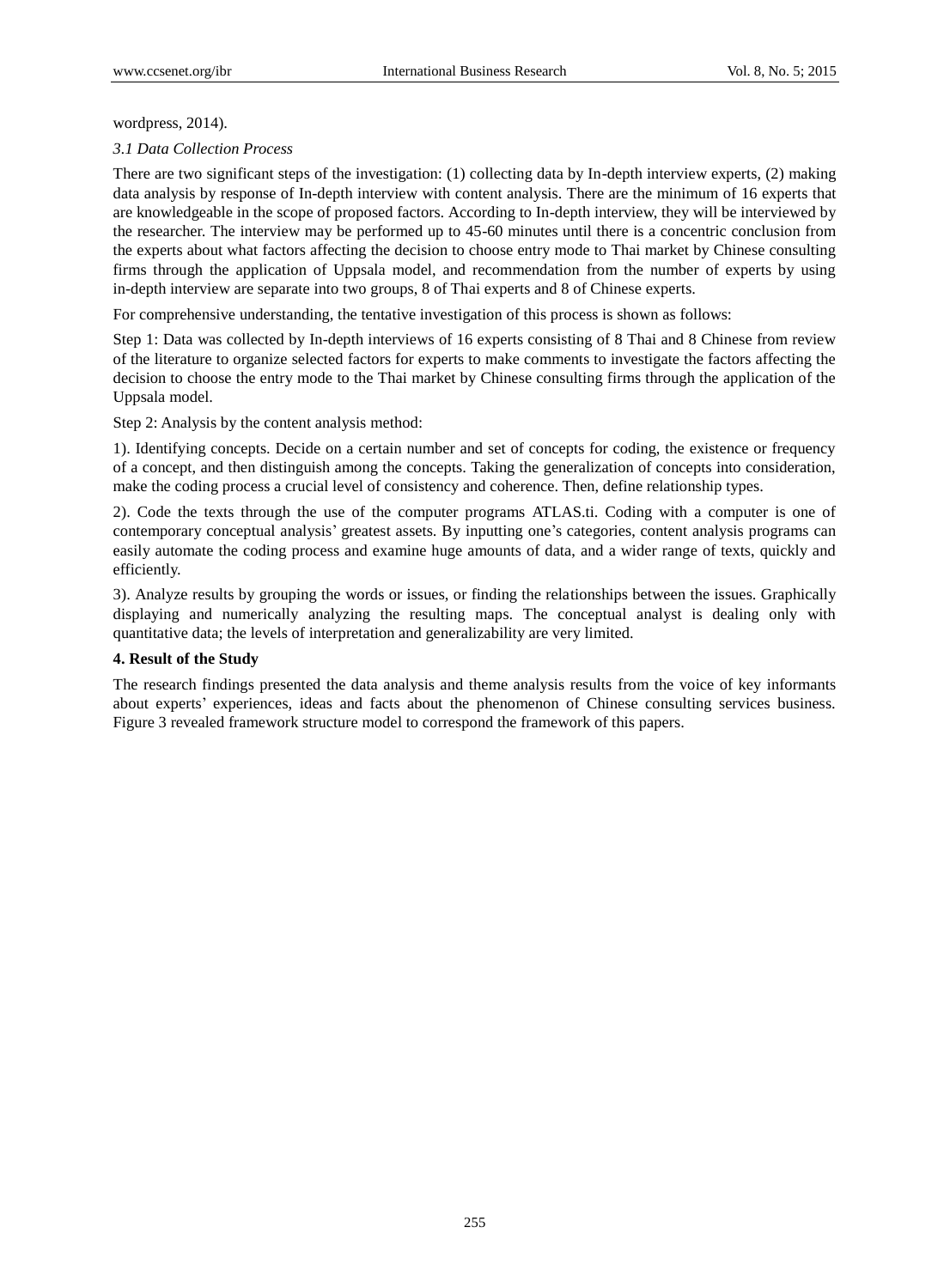

Figure 3. Framework structure model

After the analysis of interview resources, for the factors affecting the decision to choose entry mode, 16 participants had elaborated and provided a justification for their response. The result from finding the opinion about the most appropriate entry mode for Chinese consulting firms in Thailand, this issue had responded by the participants in this research as following:

- In foreign market entry mode issue, no one recommended choosing Licensing and Franchise these two entry mode. In addition, no participant mentioned the decision not to entry as well.
- Total 9 experts recommended Joint ventures as the most appropriate entry mode.
- About 5 experts choose Strategic Alliance as the most appropriate entry mode.
- 2 experts preferred wholly owned subsidiaries as the most appropriate entry mode.

The factors affecting the decision to choose entry mode to Thai market by Chinese consulting firms ranked as following base on the importance:

a. The factor of economic situation–existing trading links, local conditions, competition. Economic conditions have regressed. Investment environment is linked with political stability. Political unrest is bound to affect economic development, it's no doubt. Therefore, Thailand economic situation currently will have big impact on international investment certainly. These experts thought that recent political situation in Thailand is relatively unstable, so political instability will play a negative role on economic development of Thailand and then economic situation will affect the decision to choose entry mode. The reason of political instability will take a lot of risk in investment. Most foreign investors, especially private investors would remain hesitant. Most companies took a wait - and - see attitude toward the new investing environment.

b. The factor of foreign business laws and regulations. In participants' opinion, the impact from ASEAN-China Free Trade Agreement on Trade in Services for Chinese consulting business expanding to Thailand is a basic objective condition. Since the Chinese investor is expanding their business internally, the free trade agreement will promote the investment from Chinese. It will benefit to the Chinese consulting service. Policy supporting is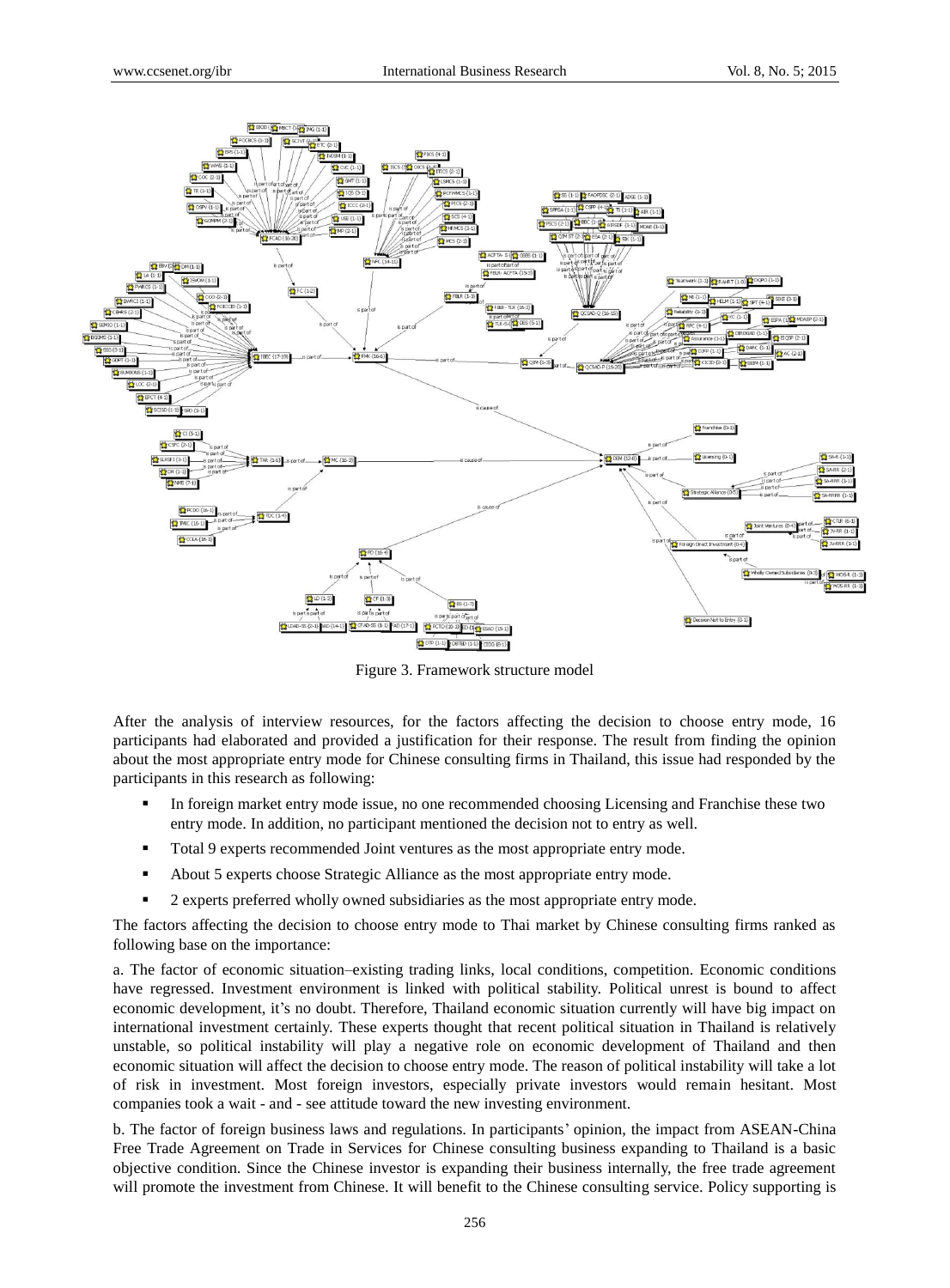in order to expand the further trade. Foreign business laws and regulations will ensure the foreign company be more official and formal.

c. The factor of the needs of foreign clients/customers. Most experts thought that the future demand for consulting services business will be higher and higher. Market openness in Thailand is very high. With the establishment of the ASEAN free trade, Thailand as pivotal role in ASEAN countries will become increasingly apparent. Rapid economic development, especially in expanding service sector of the market, will certainly promote the rapid development of advisory services. Therefore, the future demand will be high. This is a virtual certainty. Actually, in Southeast Asia, with the development of the service industry, the management consulting industry emerges as the times require. Due to changes in the modern enterprise management level and enhance the concept, the demand for management consulting are further increased. The development of consulting services business will become an inevitable trend.

d. The factor of quality of industry in market. In the experts' opinion, the quality of services is more important. Good quality is the foundation of all of this. As for the competitiveness of industry, it is also an objective reason. Quality needs to be defined and measured accurately. Like the problem-solve skill and communication skill of consultant, they can be considered the quality of services. For the how do Chinese consulting firms perform on these quality attribute, experts thought the company should equip with reasonable and professional consultants. And another one, the storage of information and knowledge should be very extensive to adapt the market economy constantly changing. Of cause, marketing deployment is accurate and efficient is another important factor, the market information is important, and the knowledge of consultant is important, too.

e. The factor of foreign competition. Most experts recommended that enhance the own management consulting firm competitiveness of Chinese company, calmly deal with the challenges of economic globalization. The rapid development of economic globalization, global enterprises to enter the competition stage without borders, management consulting multinational companies setting up shop in China this vibrant, contains enormous opportunities in the market. But on the other hand, China is a developing country, in general market development is not perfect, the main competitive strength is still relatively weak, the level of information to various reasons behind the management level is not high, and as a result of China's management consulting firm at a disadvantage in international competition.

f. The factor of cultural Factors–societal norms, values and customs. Learning and understanding Thai culture first when Chinese consulting firms want to enter into Thai market, learning how to do the business with Thai people. Of course, how to combine the Chinese business culture with Thai business culture together is a key point also. Experts thought that the business culture will be the important factor to affecting Chinese consulting firm to expanding into Thai market. Thai social culture is very different from Chinese culture. Do in Rome as Rome does may be their first obstacle. The culture diversity and understanding Thai business behavior is a key point as well. And Chinese companies have to follow the local culture for get more convenience in expanding business. For another side the Chinese must give more trust to Thai, mutual trust is very important. It is will influence the expanding of business.

g. The factor of international business experience or capability for managing international operations. Establishing brand advantage or brand effect maybe become important capability for managing international operations for Chinese consulting firms in Asia should be equipped. If Chinese consulting firms want to managing international operations should have own brand value. Unique brand value is a key point. Moreover, mutually beneficial cooperation with Thai local company is a key. A win-win strategy of development of consulting services business will take more benefit for Thai local clients and Chinese clients who had invested in Thailand. Mutually beneficial cooperation not only serves common prosperity and development of China and Thailand, but also contributes to trade of two countries. And, Chinese firms should relentlessly follow the open strategy of mutual benefit and win-win results and pursue a development of cooperation with Thai company.

h. The factor of the degree of commitment. Almost every expert thought that Chinese consulting firms cannot get high acceptability in Thai consulting market. Currently, the consulting services market in Thailand has no established Chinese consulting company. Thai consulting services industry most compose of Thai local company and global consulting business firms. Moreover, some experts thought that acceptability means satisfactoriness by virtue of conforming to approved standards. The acceptability and the company's brand effect is closely linked. Brand reputation value constitutes the main content of brand value. Then came the Chinese company will take some time to build a good reputation and credibility. The Chinese consulting industry should take some time to develop overseas business. Because Chinese consulting firms started later than west countries, so Chinese consulting need develop core competency first then can get high acceptability in Thai consulting market.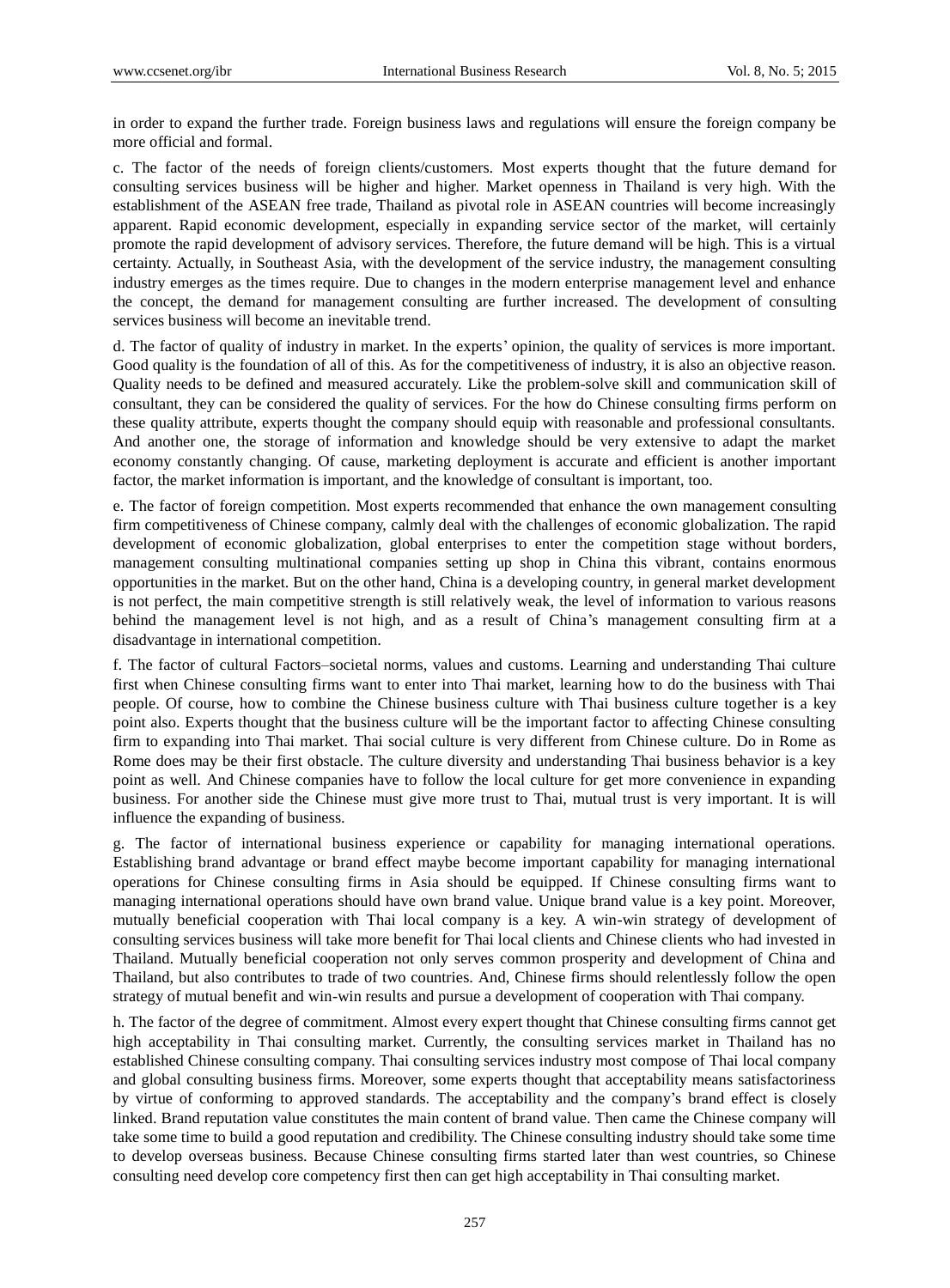i. The factor of linguistic differences. The most experts thought that linguistic differences will affect the decision to choose entry mode of Chinese consulting services in Thailand. Only few experts thought that linguistic differences have an impact on small-scale, but not the decisive factor. The reason they given is also tend to be consistent. Language is the basic tool transitional information and ideas, and it is dominant part of the cultural differences. Like we known, languages should possess certain common properties in optimizing the communication efficiency. Thus linguistic differences will make trouble in internationalization into target market. Linguistic differences can affect the accuracy of the communication from a certain extent.

j. The factor of the amount of resources. The most experts commented that stationed overseas markets at beginning should do enough market research to determine the scale of investment. Taking a conservative investment is a safety way. Any company will meet a lot trouble in the initial investment, so reduce investment risk is very important. They thought that the scale of investment is not too large. Chinese company should do the rational planning with relying on the strength of domestic companies. In general, to determine the scale of investment need according to situation of social demand and supply. Therefore, ensure the safe development of multinational companies. It is conducive to the achievement of global strategic objectives. Conservative investment is easy to spread the risk, stable economic benefits of enterprises. Of course, before the company takes any form of investment, we must make full market investigation.

## **5. Conclusion**

Analyze the factors driving these entry modes:

(1) The factors drive the entry mode in Joint Ventures. Joint ventures often enable growth without having to borrow funds or look for outside investors. We may be able to use our joint venture partner's customer database to market your product, or offer our partner's services and products to our existing customers. Joint venture partners also benefit from being able to join forces in purchasing, research and development. The top 7 factors that drive this entry mode has ranked as shown as following base on the importance:

- a. The factor of economic situation existing trading links, local conditions, competition;
- b. The factor of foreign business laws and regulations;
- c. The factor of the needs of foreign clients/customers;
- d. The factor of foreign competition;
- e. The factor of cultural Factors societal norms, values and customs;
- f. The factor of international business experience or capability for managing international operations;
- g. The factor of linguistic differences.

(2) The factors drive the entry mode in Strategic Alliance. A global strategic alliance is usually established when a company wishes to edge into a related business or new geographic market–particularly one where the government prohibits imports in order to protect domestic industry. The advantage is getting instant market access, or at least speed company entry into a new market and gain greater knowledge of international customs and culture as well. Enhance Chinese consulting firm's image in the world marketplace. The top 7 factors that drive this entry mode has ranked as shown as following base on the importance:

- a. The factor of the degree of commitment;
- b. The factor of economic situation existing trading links, local conditions, competition;
- c. The factor of foreign competition;
- d. The factor of quality of industry in market;
- e. The factor of international business experience or capability for managing international operations;
- f. The factor of the needs of foreign clients/customers;
- g. The factor of cultural Factors societal norms, values and customs.

(3) The factors drive the entry mode in Wholly Owned Subsidiaries. A wholly-owned subsidiary can serve itself well by doing business in a separate location than the parent company because it is able to remain in its locale. This is especially important in international situations. Additionally, they can take advantage of one another's management and technical expertise, reduce administrative overlap and better integrate new product development and launch initiatives. The top 7 factors that drive this entry mode has ranked as shown as following base on the importance: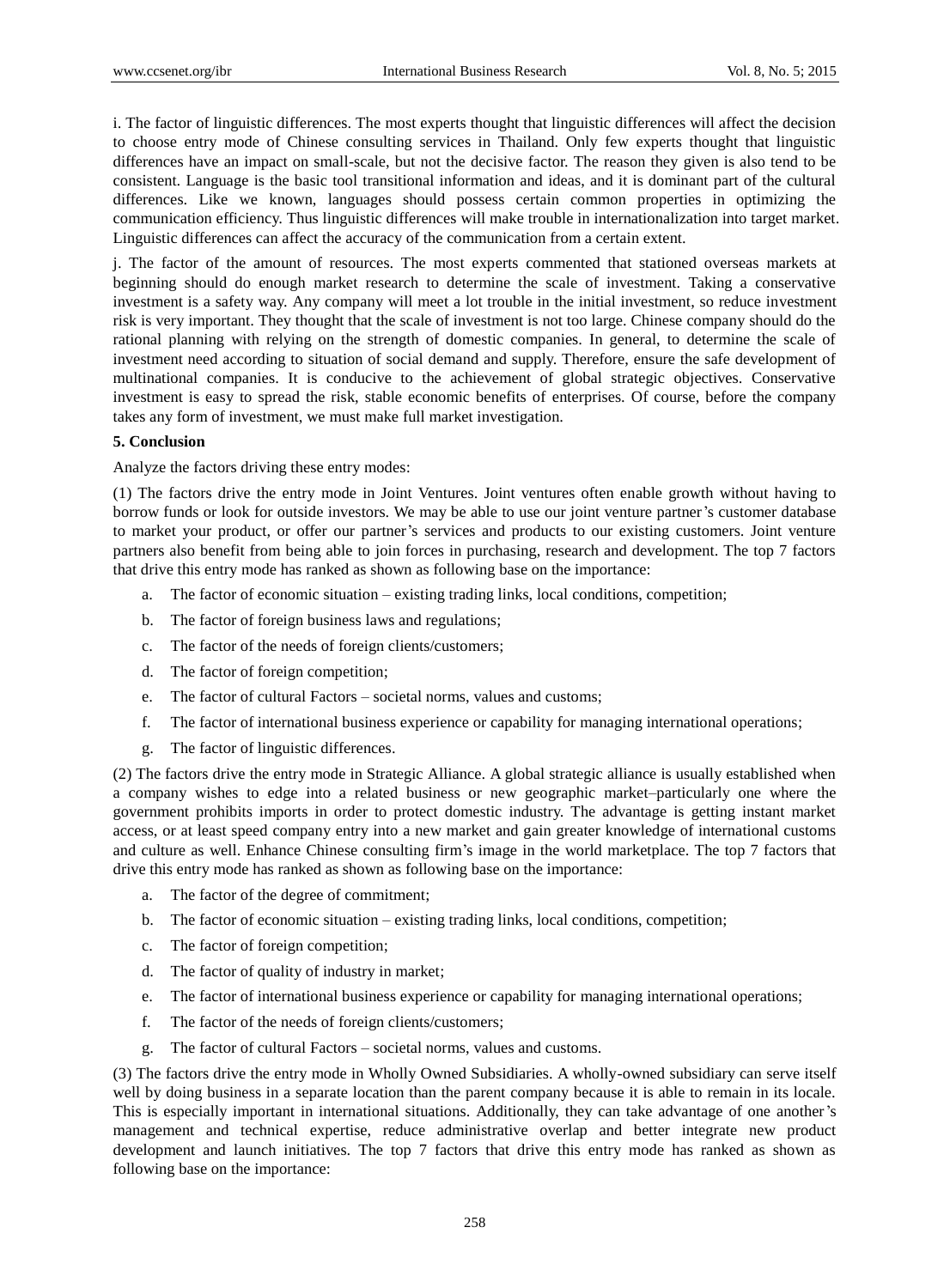- a. The factor of economic situation existing trading links, local conditions, competition;
- b. The factor of the amount of resources;
- c. The factor of foreign business laws and regulations;
- d. The factor of the needs of foreign clients/customers;
- e. The factor of the degree of commitment;
- f. The factor of quality of industry in market;
- g. The factor of international business experience or capability for managing international operations.

#### **6. Discussion**

The findings of this research were supported by extant literature and relative academic researches. In this research, the researcher also focused on understanding the potential capacity of Chinese consulting firms in expanding the business to Thailand. Like Alexander, Sanne, Leena, and Jonas (2009) express that the problems faced by management consultants in Asia are many. Managements in Asia is via networks and relationships. 'Act global, think local' applies even to management consultants. Name such as McKinsey & Co. and Boston Consulting Group mean less in Asia than they do in the West. It will be their staff-the personalities-that count most when it comes to winning projects. As always, personal connections are everything. It is important that some measure of trust can be established. (Wall Street Journal, 13, June, 2001). However, expansion and mergers of management consulting business is a general trend, especially for many small domestic consulting firms, joint is the inevitable choice for development and growth, only expanding its own strength, to enhance the consulting market influence to the international competition leading management consulting companies survive.

#### **7. Recommendations for Future Study**

The directions of future study are suggested as:

1). Improvement of potential capacity of Chinese consulting firms in expanding the business to Thailand is a very important aspect for the future development of Chinese consulting service industry. The further study could be studying how to enhance Chinese consulting firms' overall competitiveness, create its own brand in the competitive international challenges, to gain a foothold in the international market.

2). Core strength of management consulting firm in the final analysis is the talent advantage. Management consulting services are offered exclusively through the minds of consultant experience and knowledge. Competition in the management consulting industry is the competition of talent. In the market is not a product but a consultant direct face to face, provided the product is not the product but the production line flowing consultant minds comprehensive knowledge and experience of the results. Therefore, the further study could be studying how to enhance the talent advantage in Chinese consulting service company.

3). Domestic management consulting firm project cost is generally lower than the multinational consulting company, but sometimes difficult to ensure quality of service. So, how to improve the quality of service is an important strategic objective. Therefore, the further study could be studying how to improve the quality of Chinese consulting service industry.

#### **References**

- Adams, C., & Sherer, P. M. (1998). *The wall street journal Asia*. Retrieved from http://www.readabstracts.com/author/the-wall-street-journal-western-edition-1998/other/
- Alexander, S., Sanne, O., Leena, W., & Jonas, R. (2010). Expert or speaking-partner? Shifting roles and identities in consulting work. *Leadership & Organization Development Journal, 31*(2), 159-175.
- Atlasti. (2014). *About ATLAS.ti*. Retrieved from https://atlastiblog.wordpress.com/

Backman, M., & Butler, C. (2004). *Big in Asia: 25 strategies for business success*. Basingstoke: Palgrave.

- China Management Consulting Industry Report. (2010). Retrieved from <http://charlieweijer.blogspot.com/2013/04/china-as-new-market-for-management.html>
- Gradziuk, A. (2010). *Implications of ASEAN-China Free Trade Agreement (ACFTA)*. USA: The Polish Institute of International Affairs.
- Johanson, J., & Vahlne, J. E. (1977). The internationalization process of the firm-a model of knowledge development and increasing foreign market commitments. *Journal of International Business Studies, 8*, 22-32. <http://dx.doi.org/10.1057/palgrave.jibs.8490676>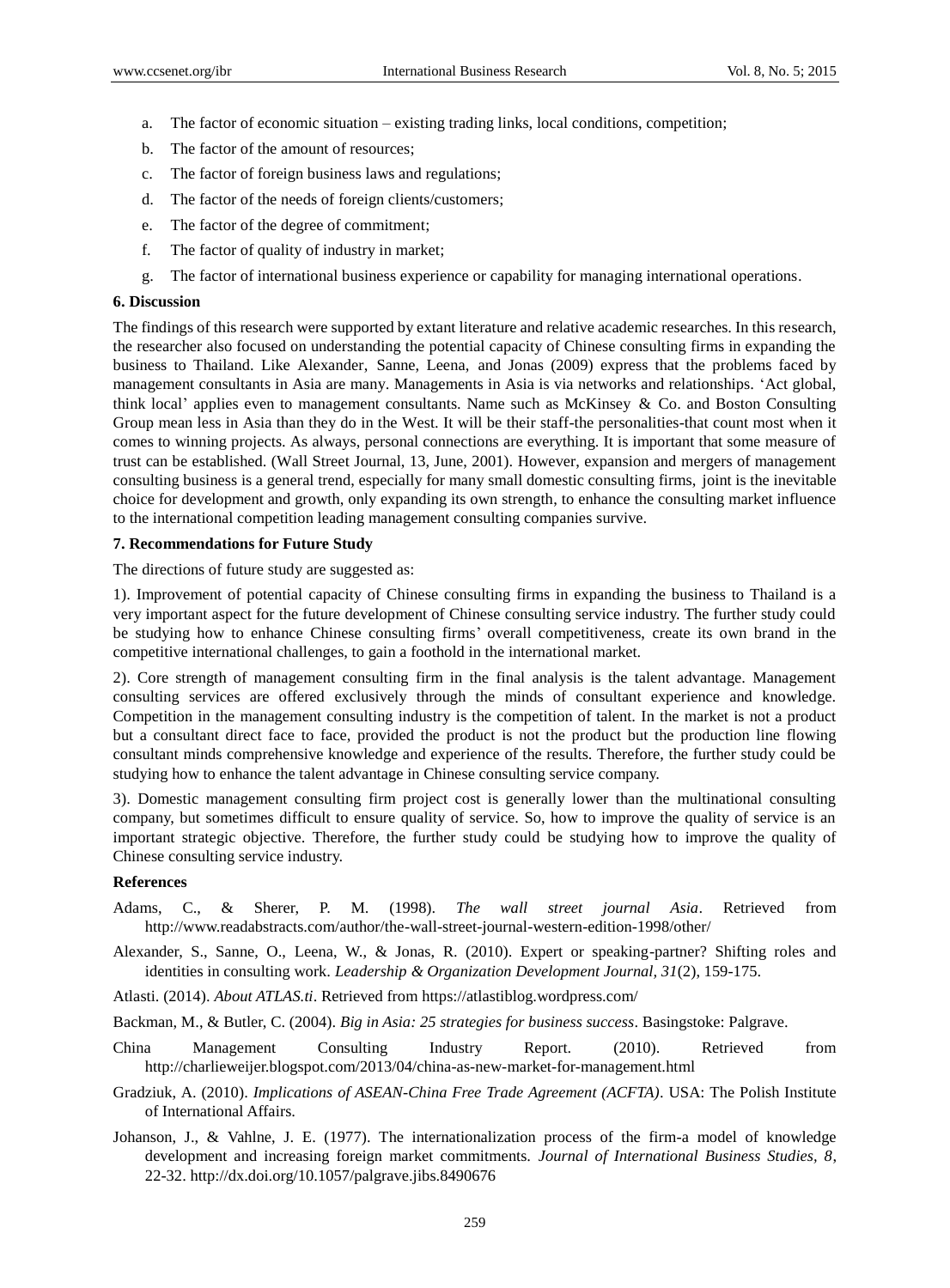- Johanson, J., & Vahlne, J. E. (1990). The mechanism of internationalization. *International Marketing Review, 7*(4), 11-24. <http://dx.doi.org/10.1108/02651339010137414>
- Johanson, J., & Vahlne, J. E. (1992a). Management of foreign market entry. *Scandinavian International Business Review, 1*(3), 9-27. [http://dx.doi.org/10.1016/0962-9262\(92\)90008-T](http://dx.doi.org/10.1016/0962-9262(92)90008-T)
- Johanson, J., & Vahlne, J. E. (1992b). Subsidiary influence and autonomy in international firms. *Scandinavian International Business Review, 1*(3), 84. http://dx[.doi.org/10.1016/0962-9262\(92\)90010-4](http://dx.doi.org/10.1016/0962-9262(92)90010-4)
- Johanson, J., & Weidershiem, P. F. (1975). The internationalization of the firm: Four Swedish cases. *Journal of Management Studies, 12*(3), 305-322. <http://dx.doi.org/10.1111/j.1467-6486.1975.tb00514.x>

Mckinsey and Chinese Client Spar over Quality of Service. (2008, June). *Wall Street Journal,* 13.

- Tykesson, D., & Alserud, M. (2011). *The Uppsala model's applicability on internationalization processes of European SMEs today: A case study of three small and medium sized enterprises*. German: LUNDS University.
- Welch, L. S., & Luostarinen, R. (1988). Internationalization: Evolution of a concept. *Journal of General Management, 14*(2), 34-55.

#### **Appendix**

#### **Interview Guidelines**

- 1) How many years have you been working for a consulting service firm? In your work, the most clients are from which field (manufacturing industry, education industry, financial industry, etc.? Please list.
- 2) What do you think about future demand for consulting services business in Thailand? Please explain.In your opinion, what kind of service that firms in Thailand would like to need from consulting firms? Will these services demand change for Chinese consulting firms?
- 3) What do you think about the impact from ASEAN-China Free Trade Agreement on Trade in Services for Chinese consulting business expanding to Thailand? Will it be supported or obstacle to Chinese consulting business to Thailand? Please explain.
- 4) For the high competition among the current consulting services industry, what are the requirements for Chinese consulting service industry have to satisfy in order to succeed in Thailand? Please provide a justification for your response.
- 5) What capability for managing international operations for Chinese consulting firms in Asia should be equipped? Please elaborate and provide a justification for your response.
- 6) What is your opinion for the quality of consulting service business should comprise of? Please elaborate and provide a justification for your response. In your opinion, how do Chinese consulting firms perform on these quality attribute?
- 7) For the potential size of investment, what recommendation for Chinese consulting service company to enter into Thai market?
- 8) With your experience, how much acceptability that Chinese consulting firms have in Thai consulting market? Please explain.
- 9) As tools of communication, languages should possess certain common properties in optimizing the communication efficiency. Do you think the linguistic differences will affect the decision to choose entry mode of Chinese consulting services in Thailand? And how about Chinese consulting service business culture?
- 10) What is your opinion about Thailand economic situation? Do you think it will have impact on international investment? Please elaborate.
- 11) With your experience, how do you think for the prospects of Chinese consulting service business in Thailand? It's optimistic or not? Why?
- 12) According to your opinion, what is the appropriate entry mode for Chinese consulting firms in Thailand? a. Licensing, b. Franchise, c. Strategic Alliance, d. Foreign Direct Investment (FDI): Joint ventures and wholly owned subsidiaries, or decision not to entry. Please explain.